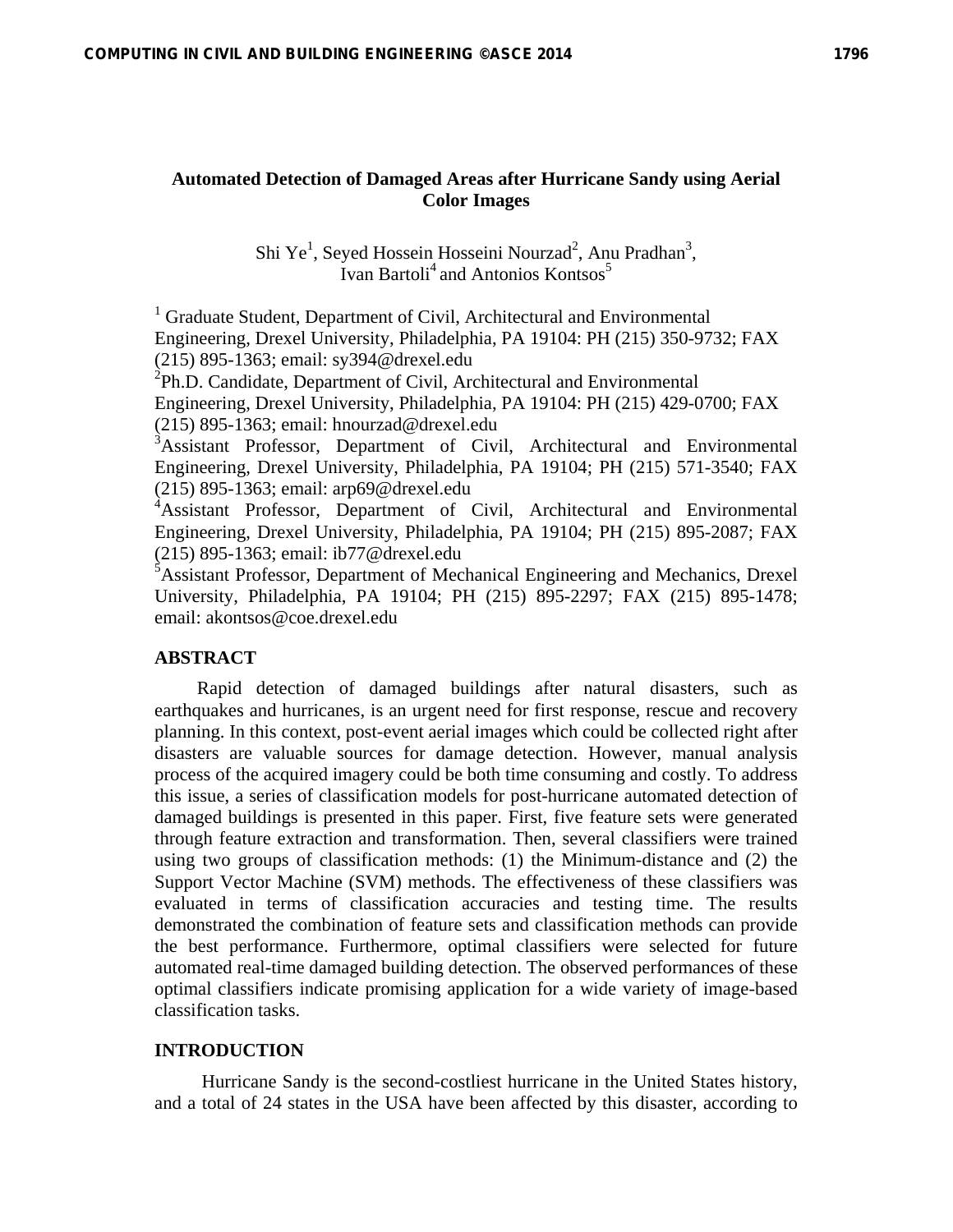the National Hurricane Center (Eric S. Blake, 2013). Buildings, roads, vegetation and power systems in several regions were destroyed by Sandy. For rescue and recovery planning, it is urgent and important to rapidly collect damage information for affected areas. The analysis of high-resolution satellite, aerial and Synthetic Aperture Radar (SAR) imagery is a quick way to obtain information related to damaged buildings in large areas. Various automated methods for damage detection after natural disasters have been proposed (Hasegawa, et al., 2000, Mitomi, et al., 2001, Radhika, et al., 2013, Turker and Cetinkaya, 2005). However, the analysis of aerial imagery by the Federal Emergency Management Agency (FEMA) still relies on a group of experts that typically scan hundreds of thousands of aerial images to evaluate actual damage levels (Sagara, 2012). Obviously, the manual process of analyzing disaster damages is both time consuming and costly. Therefore, this research focuses on rapid detection of post-hurricane damages from aerial images based on a novel automated detection method.

There are two common methods to estimate damages in buildings using highresolution images. The first method is called "change detection" and is based on identifying changes on an object at different times (Singh, 1989). Several change detection techniques were employed in previous works for detecting changes in buildings from pre- and post- disaster images (Brunner, et al., 2010, Matsuoka and Yamazaki, 2004, Matsuoka and Yamazaki, 2004, Myint, et al., 2008, Radhika, et al., 2013, Turker and Cetinkaya, 2005, Womble, et al., 2007). For example, tornado affected areas were identified using remote-sensing images and three change detection approaches, including the Principal Component Analysis (PCA), Image Differencing, and Object-oriented Classification (Myint, et al., 2008). The major limitation of these change detection methods is that the pre- and post- disaster images are needed to be acquired and matched for the whole area.

The second method is based on object classification. Relevant investigations focused on training classifiers using different classification methods, e.g., minimum distance classifier, decision tree algorithm and support vector machine (SVM) using various features, such as wavelet, Histograms of Oriented Gradients and texture features (Balz and Liao, 2010, Barnes, et al., 2007, Mitomi, et al., 2001, Radhika, et al., 2012, Saito, et al., 2004, Sumer and Turker, 2005, Yamazaki, et al., 2007). Moreover, a context-based detection method was proposed based on the combination of edge information, multi-spectral gray tone, and spatial relationship to identify damage levels of buildings from satellite images (Yamazaki, et al., 2007). However, they did not provide information about classification accuracies and specific damage conditions. Also, to rapidly identify tornado-borne debris, wavelet detection of edges and texture-wavelet analysis were used in (Radhika, et al., 2012), but the information about running time of the algorithms is not available.

This paper compares the performance of several classification methods (i.e., minimum distance classifier and five SVM classifiers) on different feature sets (e.g., filter responses, SURF descriptors and k-means based histograms), based on classification accuracies and running times.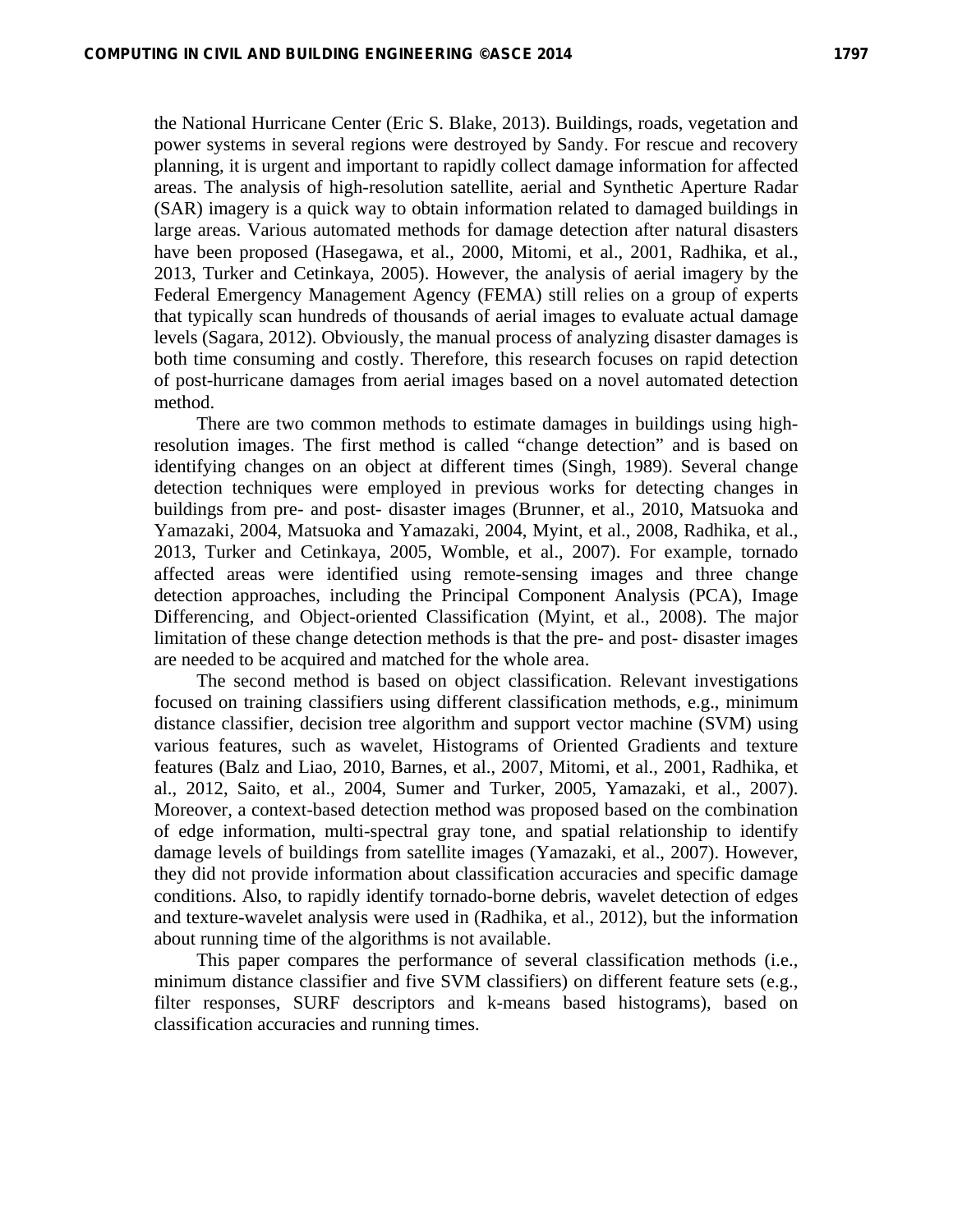## **RESEARCH APPROACH**

In this paper, several classifiers are trained using a subset of labeled datasets. Then, the effectiveness of these classifiers is estimated on a testing dataset. The overall proposed approach for detecting damaged buildings is shown in Figure 1.



**Figure 1. Overall approach for damaged buildings detection** 

# **DATASET**

A dataset containing 200 aerial images of damaged and undamaged buildings (e.g., see Figure 2), was first created by manually extracting post-disaster images of the Long Beach Barrier Island in New Jersey. The overall view of the study area is shown in Figure  $2(g)$ .



**Figure 2. Study area (Long Beach Barrier Island in New Jersey) images: sample damaged images (a-c), sample undamaged images (d-f), and Satellite image of the Study area (g)**.

In order to measure classification accuracy, the dataset was divided into two sets: (a) 70% of the images were used as the training images, and (b) 30% of the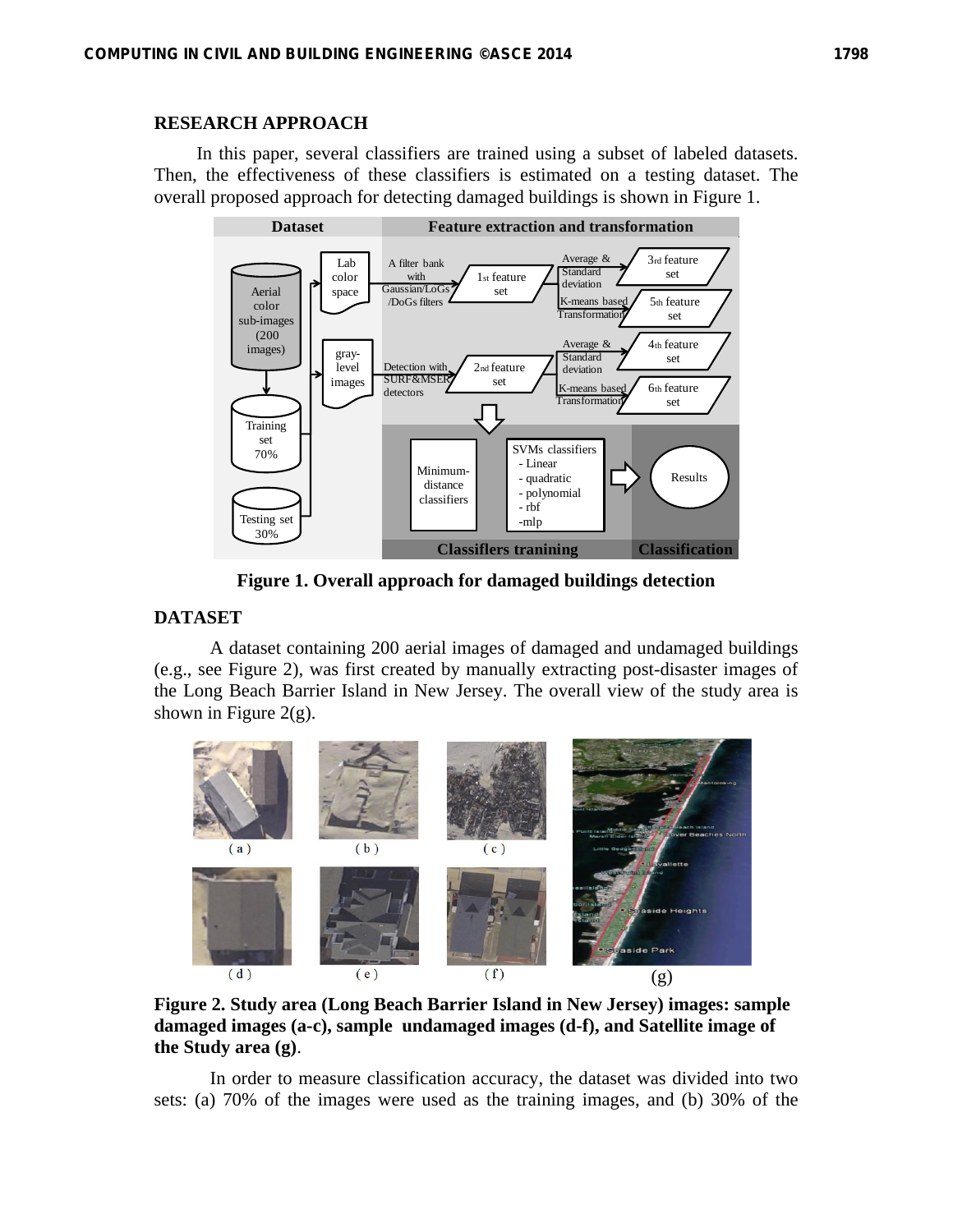images were used as the testing images. Each image in the training and testing sets was downsampled to 200×200 pixels.

### **TRAINING PHASE**

The training phase of the proposed approach has two steps: (1) feature extraction and transformation, to extract and determine informative features from the images, and (2) classifier training, to train the selected classification algorithms by using the extracted features from the training dataset.

Feature extraction. Two groups of feature sets were generated through feature extraction. The first feature set (i.e., Gaussian, Laplacian of Guassian (LOG) and first order derivatives of Gaussian (DoG) filter responses) was obtained from Lab color space which was derived from the "master" CIE 1931 XYZ color space, by applying a filter bank proposed in (Winn, et al., 2005). The filter-bank was made of three Guassian filters, four LoG filters and four DoG filters. It was applied to the CIE Lab color space with the dimension **L** for lightness and the other two dimensions (a and b) for the color-opponent dimensions. The three Gaussian kernels (with standard deviation  $\sigma$ =1,2,4) were applied to each L, a, and b channels, and the four LoGs (with σ=1,2,4,8) and four DoGs (with σ=1,2,4,8) were applied only to the **L** channel. Thus, 17 filter responses were produced for each pixel in an image, leading to a 40,000 (200×200) by 17 feature matrix. Finally, the first feature set was obtained by randomly selecting 10,000 rows of the feature matrix of each image.

The second feature set includes Speed-up Robust Features (SURF) and Maximally Stable Extremal Regions (MSER) features extracted from gray-level images by using SURF and MSER detectors. SURF features, first presented in (Bay, et al., 2006), are based on the determinant of the Hessian matrix and second order Gaussian derivative approximations. Integral images were used to improve calculation speeds. SURF points of interest were detected from gray-level images, each point associated with 64 descriptors, which represent the 4×4 sub-regions (each sub-region has a four dimensional descriptor vector v= $[\sum dx, \sum dy, \sum dx, |\sum dy|]$ , where dx and dy are wavelet responses), around the point. For each image, the size of SURF features matrix was M-by-64, where M was the number of extracted points of interest. MSER was proposed by (Matas, et al., 2004). MSER areas were selected by choosing regions with unchanged shapes over a large set of thresholds. All pixels inside the MSER had higher or lower intensities than surrounding regions. MSER ellipse centers were obtained using MSER detectors from gray-level images. SURF feature descriptors were used to represent the characters of these centers. So, an Nby-64 MSER feature matrix was obtained for each image, where N was the number of extracted regions of interest. However, the number of detected points and regions of interest (i.e., M and N) varied in different images, and the minimum observed number for all the images in the dataset was 6. Therefore, the second feature set was defined by randomly selecting 6 points/regions to keep the same dimensions. To reduce the uncertainty due to this random selection, the process was repeated ten times, and classification accuracies were calculated by taking the average.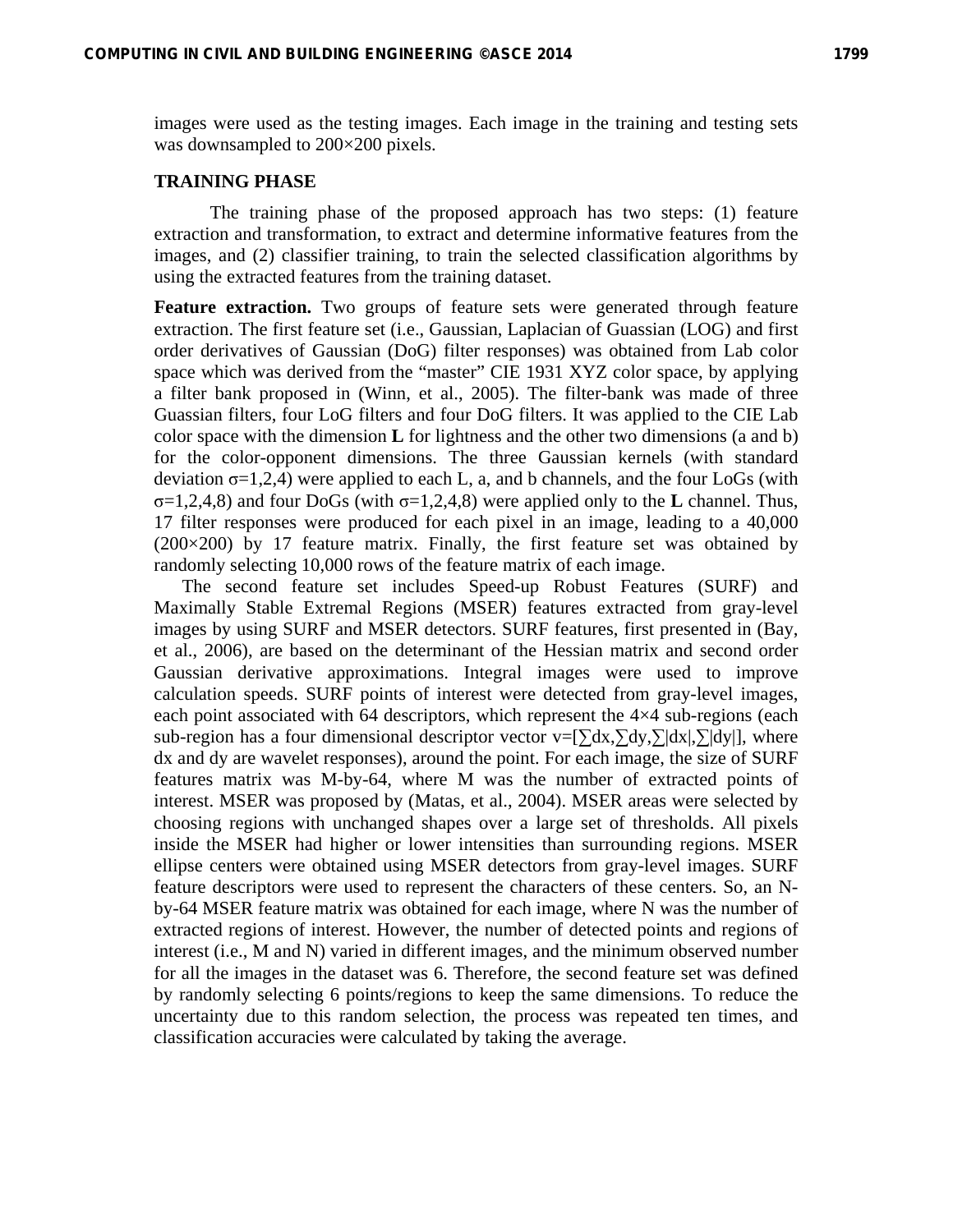**Feature Transformation.** Four new feature sets were generated by: (i) calculating the average and standard deviation of features, or (ii) K-means based transformation. Average and standard deviation were used to reduce the dimensions of these features. The third feature set represents the average and standard deviation of the first feature set. The fourth feature set represents the average and standard deviation of the second feature set.

The K-means clustering method with  $K = 10$  was applied to the feature matrix of the training dataset. K-means partitioned the M-dimensional feature vectors of the feature matrix ( $M = 17$  in first feature set,  $M = 64$  in the second feature set) into k Mdimensional clusters which minimized the within-cluster distances. Squared Euclidean distance method was used to calculate the within-cluster distances. Each feature vector belongs to the cluster with the smallest distance. Thus, a histogram of the distribution of indices for each image was formed.

#### **CLASSIFIER TRAINING**

We selected two groups of classification methods to train the classifiers: (1) the Euclidean minimum distance method and (2) the support vector machine method. In the first method, the Euclidean distances between an unlabeled sample image x and labeled images y  $(L_i)$  were calculated. Then, any given unlabeled image x was classified as the closest labeled images. The label **L** of the image x was found by:

$$
L = \arg\min_{L_j} \sqrt{\sum_{i=1}^{n} (x_i - y_i(L_j))^{2}}
$$
 (1)

In the second method, various SVM algorithms were used to train classifiers. Five kernel functions were used in this study, such as Linear, Quadratic, Polynomial, Gaussian Radial Basis (rbf), and Multilayer Perceptron (mlp). A hyperplane separating two-class data is obtained by maximizing the margin between two classes and minimizing training error. An image was classified according to Eq. (2). In the equation,  $w_i$  is scaling factor, k is the kernel function,  $S_i$  is the support vectors and b is the bias.

$$
c = \sum_{i} w_i k(s_i, x) + b \tag{2}
$$

where x is the feature vector representing the image. The value of c determines the class of x: if  $c > 0$ , then x is classified as a member of the first group, otherwise it is classified as a member of the second group.

**Testing phase.** The trained methods (i.e., minimum distance and SVM classifiers) were used to classify the testing dataset. Then, the classification accuracies were computed as the ratio between correctly classified images and the total number of images.

#### **RESULTS**

In this section, the classification accuracies and running times of different methods are presented, based on their application on the 6 proposed feature sets.

For validation purposes, we employed several methods similar to the method proposed by Winn et al. (2005). In their research, Winn et al. (2005) generated the features (i.e., filter responses) on every pixel of the image. Then, a nearest neighbor classifier was trained on the k-means  $(k=2000)$  clustered filter responses. In this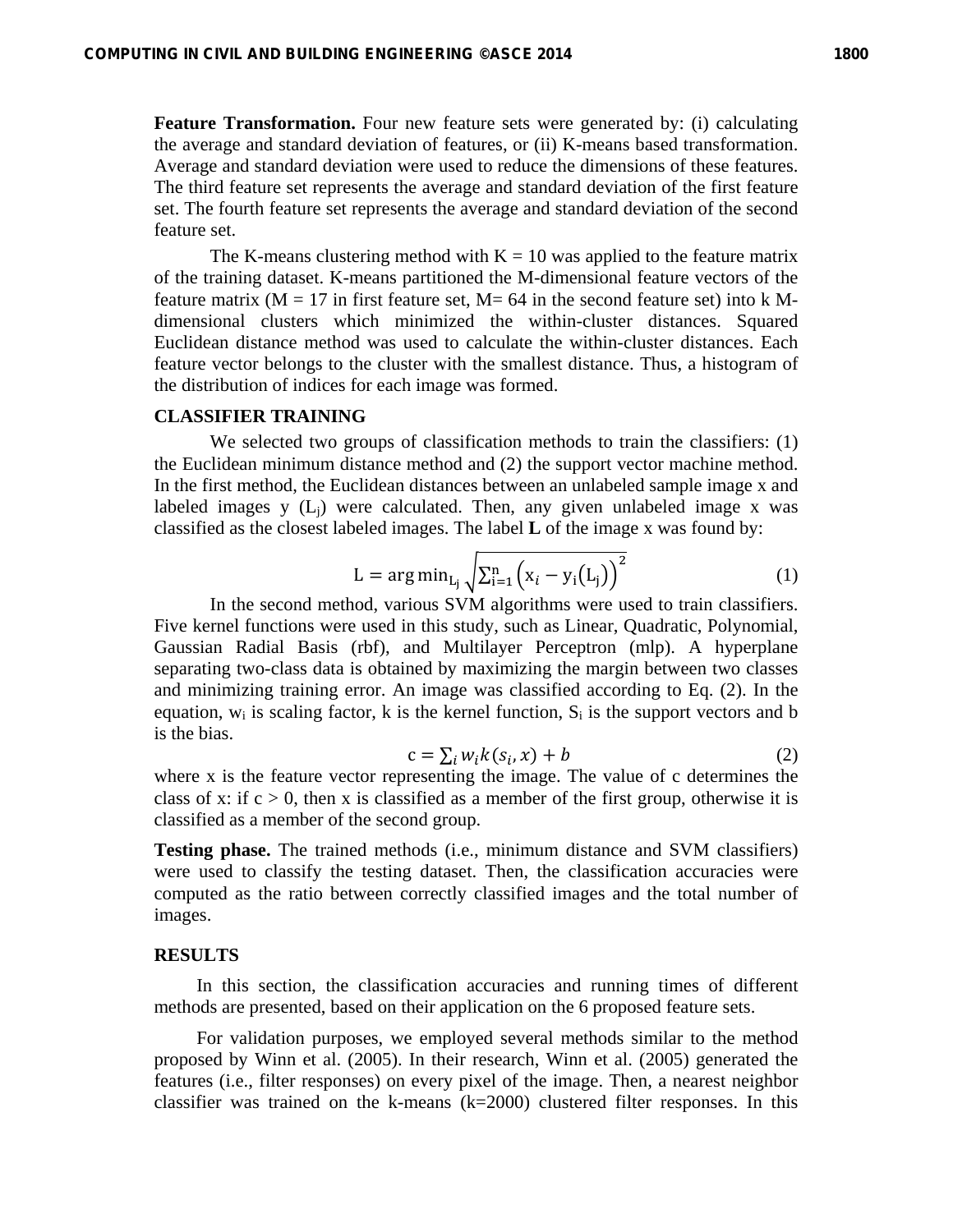research, we developed k-means (k=10) clustered filter responses as the  $6<sup>th</sup>$  feature set, and then trained a Minimum-distance classifier and five SVMs classifiers on it. With Minimum-distance classifier, performance (average accuracy 72.83%) comparable to the result (accuracy 76.3%) obtained by Winn et al. (2005) was achieved. The results also claimed that the Minimum-distance classifier (average accuracy 72.83%) performed better than SVMs classifiers (average accuracy from 50% to 57.5%) on this feature set. These classifiers were also trained on other feature sets, and the results are shown in Figure 3.



A 1st feature set **2nd feature set 4th feature set 4th feature set** 6th feature set 6th feature set 6th feature set

### **Figure 3. Accuracies and testing time of each feature set on different classification classifiers**

Based on the results in Figure 3 the following remarks can be made:

1. For the Gaussian/LoGs/DoGs features, applying the k-means based transformation (applied on the  $5<sup>th</sup>$  feature sets), enhanced the performance compared to using the features themselves (i.e.  $1<sup>st</sup>$  feature sets). For SURF/MSER features, taking the average and standard deviation (applied on the  $4<sup>th</sup>$  feature set) significantly improved the performance of most classifiers compared to using the features themselves (i.e.  $2<sup>nd</sup>$  feature set).

2. The highest accuracy (i.e., 85%) was obtained by using linear SVM classifier on the  $4<sup>th</sup>$  feature set, performing better than Winn et al. (2005) method. The linear SVM classifier performed well on  $2<sup>nd</sup>$ ,  $3<sup>rd</sup>$  and  $4<sup>th</sup>$  feature sets. Meanwhile, for all classifiers except the SVM rbf, the  $4<sup>th</sup>$  feature set (i.e., average and standard deviation of SURF and MSER features) appears to be the best feature set.

3. Regarding the testing time, features sets of SURF/MSER  $(2^{nd}, 4^{th}$  and  $6^{th}$ feature sets) required less time than Guassian/LoGs/DoGs features  $(1<sup>st</sup>, 3<sup>rd</sup>$  and  $5<sup>th</sup>$ feature sets). Moreover, the  $5<sup>th</sup>$  feature set was the most time-consuming one. In general, the minimum distance classifier necessitates more time than the SVM classifiers.

#### **CONCLUSIONS**

The main goal of this paper was to compare various approaches for automated detection of damaged buildings using aerial imaging. In terms of features, results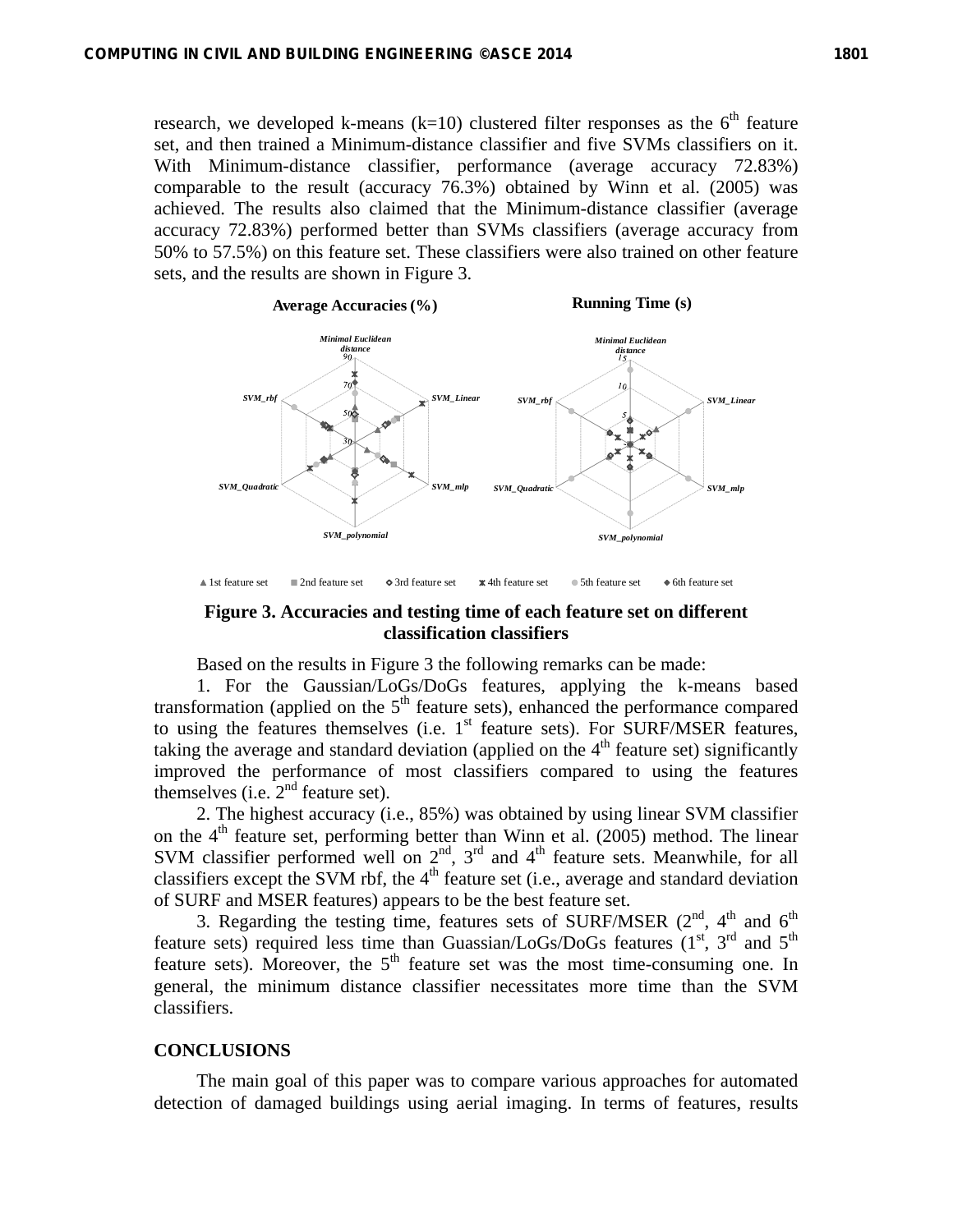showed that the SURF/MSER features performed better than the Guassian/LoGs/DoGs features. In terms of the classifiers, the linear SVM classifier appeared to be the best classifier for the proposed feature sets. The combination of the linear SVM method and the average and standard deviation of SURF/MSER features  $(4<sup>th</sup>$  feature set) obtained the highest accuracy (85%). In general, for future real-time detection of damage in buildings, the usages of the linear SVM method and Minimum-distance method on  $4<sup>th</sup>$  feature set are recommended. For future work, we will continue to investigate other classification methods (e.g., ensemble methods), and will use more features (e.g., wavelet features). To develop real-time detection methods, the performance of different methods on various feature sets will be investigated, in terms of accuracies, running time, and associated storage memory.

#### **ACKNOWLEDGMENT**

The National Science Foundation support (CMMI # 1313863) is gratefully acknowledged. Any opinions, findings, conclusions, or recommendations presented in this paper are those of the authors and do not necessarily reflect the views of the National Science Foundation.

### **REFERENCES**

- Balz, T., and Liao, M. (2010). "Building-Damage Detection Using Post-Seismic High-Resolution Sar Satellite Data." *International Journal of Remote Sensing*, 31(13), 3369-3391.
- Barnes, C. F., Fritz, H., and Jeseon, Y. (2007). "Hurricane Disaster Assessments with Image-Driven Data Mining in High-Resolution Satellite Imagery." *Geoscience and Remote Sensing, IEEE Transactions on*, 45(6), 1631-1640.
- Bay, H., Tuytelaars, T., and Gool, L. (2006). "Surf: Speeded up Robust Features." *Computer Vision – Eccv 2006*, A. Leonardis, H. Bischof, and A. Pinz, eds., Springer Berlin Heidelberg, 404-417.
- Brunner, D., Lemoine, G., and Bruzzone, L. (2010). "Earthquake Damage Assessment of Buildings Using Vhr Optical and Sar Imagery." *Geoscience and Remote Sensing, IEEE Transactions on*, 48(5), 2403-2420.
- Csurka, G., Dance, C., Fan, L., Willamowski, J., and Bray, C. d. "Visual Categorization with Bags of Keypoints." *Proc., In Workshop on Statistical Learning in Computer Vision, ECCV*, 1-22.
- Eric S. Blake, T. B. K., Robert J. Berg, John P. Cangialosi and John L. Beven II (2013). "Tropical Cyclone Report Hurricane Sandy (Al182012) 22-29 October 2012." National Hurricane Center.
- Hasegawa, H., Aoki, H., Yamazaki, F., Matsuoka, M., and Sekimoto, I. "Automated Detection of Damaged Buildings Using Aerial Hdtv Images." *Proc., Geoscience and Remote Sensing Symposium, 2000. Proceedings. IGARSS 2000. IEEE 2000 International*, 310-312 vol.311.
- Matas, J., Chum, O., Urban, M., and Pajdla, T. (2004). "Robust Wide-Baseline Stereo from Maximally Stable Extremal Regions." *Image and Vision Computing*, 22(10), 761-767.
- Matsuoka, M., and Yamazaki, F. "Building Damage Detection Using Satellite Sar Intensity Images for the 2003 Algeria and Iran Earthquakes." *Proc.,*